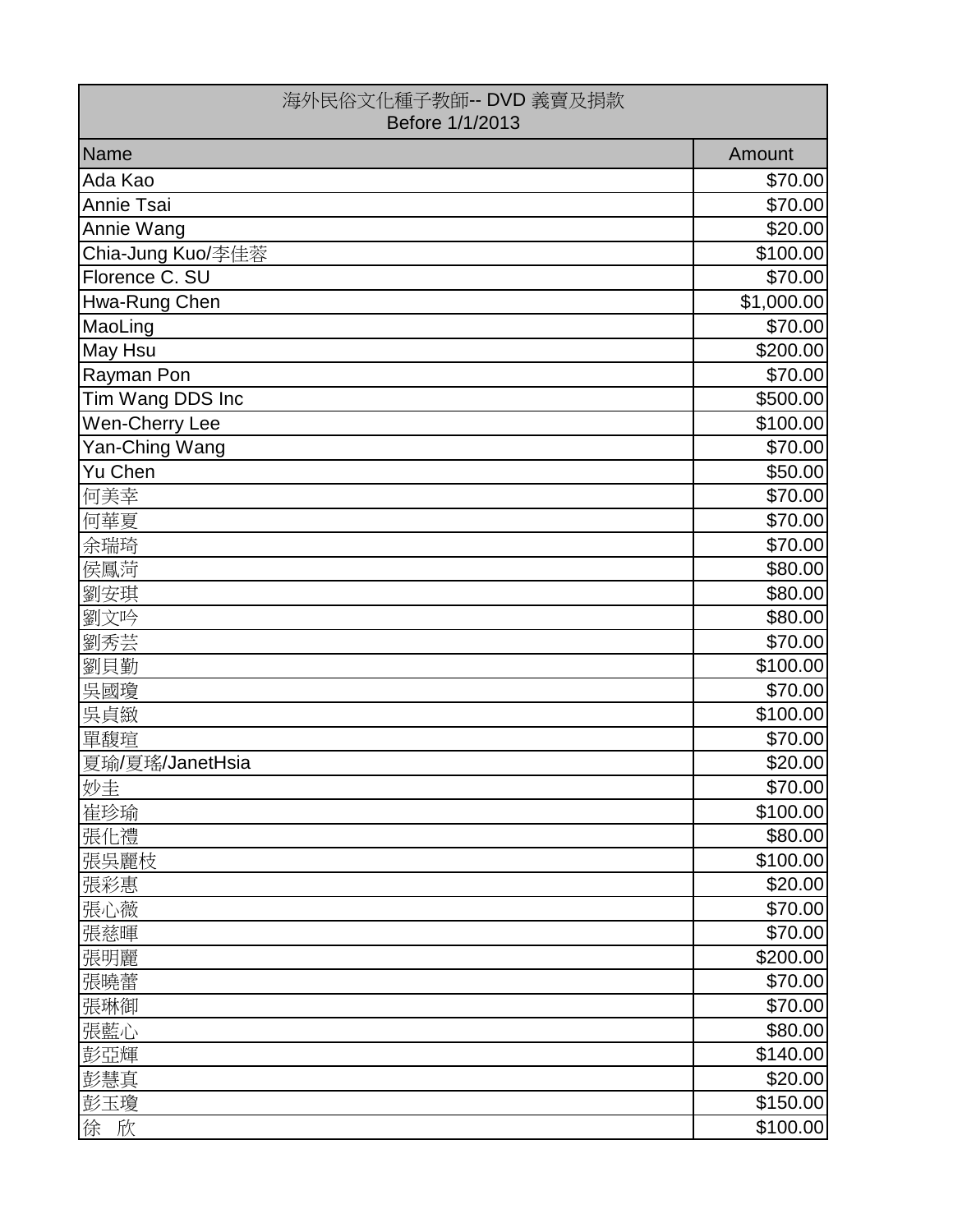| 戴柱芳    | \$100.00]  |
|--------|------------|
| 方如玉    | \$100.00]  |
| 曹立文    | \$70.00    |
| 曹笑蓮    | \$40.00    |
| 曾寶香    | \$20.00    |
| 曾筱雯    | \$70.00    |
| 李佩翰    | \$70.00    |
| 李妙玲    | \$70.00    |
| 李惠莉    | \$100.00]  |
| 李惠華    | \$200.00   |
| 李淑美    | \$70.00    |
| 李瑞芳    | \$70.00    |
| 李瑞芳    | \$70.00    |
| 李素娜    | \$100.00]  |
| 李莉     | \$70.00    |
| 李釋英    | \$100.00]  |
| 杜明娜    | \$70.00    |
| 林<br>欣 | \$70.00    |
| 林千惠    | \$70.00    |
| 林宜芳    | \$100.00   |
| 林少婷    | \$100.00   |
| 林恩如    | \$70.00    |
| 林惠蓉    | \$70.00    |
| 林榮芳    | \$150.00]  |
| 林玲華    | \$100.00   |
| 林芳如    | \$100.00]  |
| 林貞慧    | \$100.00]  |
| 林麗榕    | \$70.00    |
| 楊敏慧    | \$70.00    |
| 楊淑珠    | \$80.00    |
| 楊秀英    | \$100.00   |
| 楊雅玲    | \$100.00   |
| 江東錦    | \$100.00   |
| 洪逸芬    | \$70.00    |
| 洪雅慧    | \$100.00   |
| 涂清珍    | \$70.00    |
| 無名氏    | \$1,000.00 |
| 王文澄    | \$100.00   |
| 王萌慧    | \$70.00    |
| 盛秋麗    | \$70.00    |
| 石鴻珍    | \$100.00   |
| 章芷芳    | \$70.00    |
| 章黃麗珠   | \$70.00    |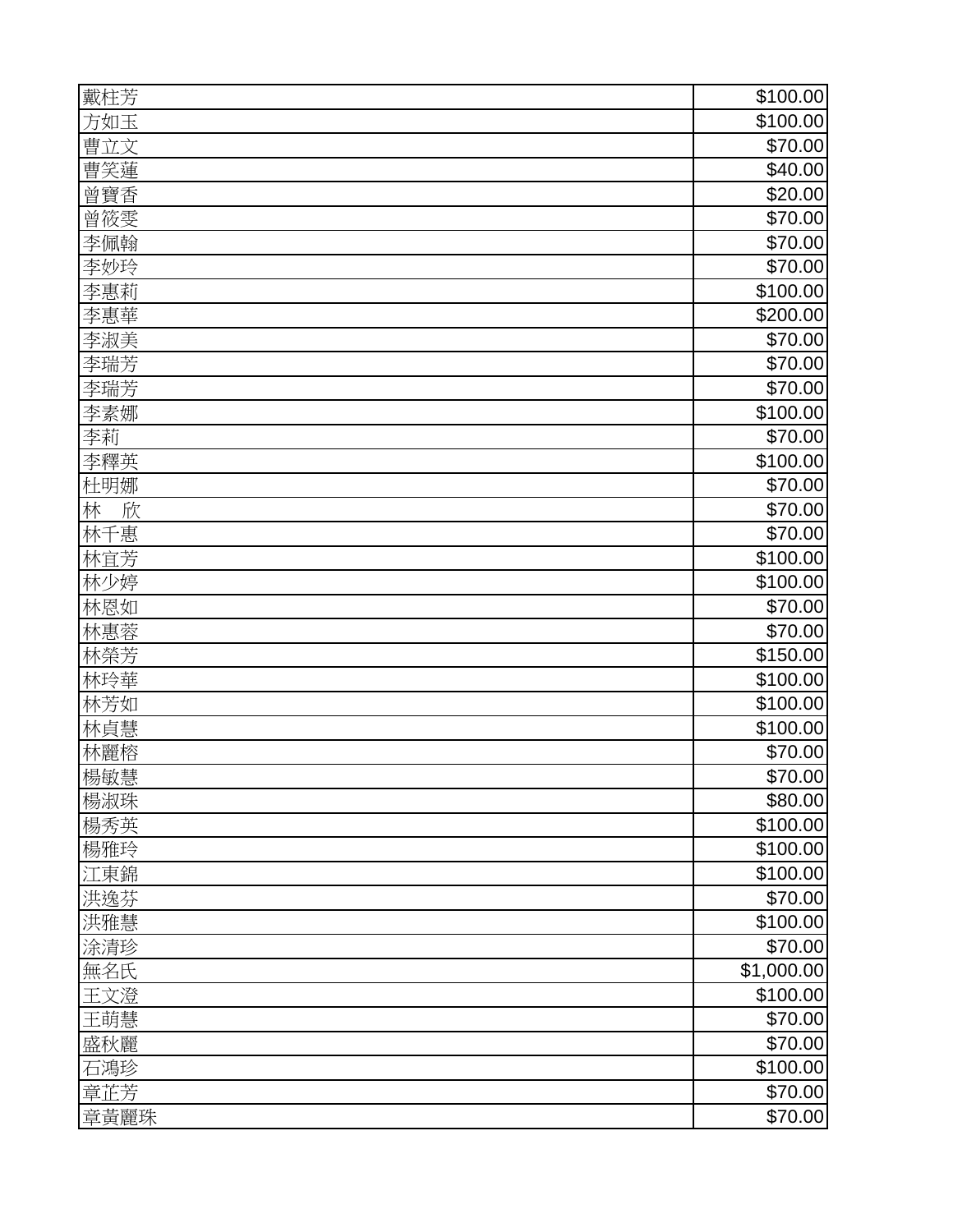| 翁千惠  | \$70.00   |
|------|-----------|
| 胡影萍  | \$70.00   |
| 蒲秀芳  | \$210.00  |
| 蔡依臻  | \$20.00   |
| 蔡安愉  | \$100.00] |
| 蔡瓊文  | \$100.00  |
| 蔣慰祖  | \$70.00   |
| 袁汝倫  | \$100.00] |
| 褚若蘋  | \$70.00   |
| 許惠紅  | \$100.00  |
| 許擇真  | \$70.00   |
| 許秀連  | \$100.00] |
| 謝國昱  | \$70.00   |
| 謝宜真  | \$100.00] |
| 賴秋月  | \$20.00   |
| 趙培聖  | \$70.00   |
| 趙玉娣  | \$80.00   |
| 邱林貴美 | \$70.00   |
| 郭碧玉  | \$70.00   |
| 郭育智  | \$70.00   |
| 郭育芸  | \$20.00   |
| 鄧萍華  | \$70.00   |
| 陳嘉倩  | \$100.00  |
| 陳如萍  | \$500.00  |
| 陳張聖恩 | \$70.00   |
| 陳悅玲  | \$100.00  |
| 陳惠娟  | \$100.00] |
| 陳慧雯  | \$70.00   |
| 陳明玉  | \$100.00] |
| 陳欣蘭  | \$70.00   |
| 陳玫娟  | \$70.00   |
| 陳玲玲  | \$210.00  |
| 陳瑞穗  | \$70.00   |
| 陳紀昀  | \$70.00   |
| 陳苾儂  | \$100.00  |
| 陳蕙芬  | \$100.00] |
| 陳逸玲  | \$250.00  |
| 陳靈芬  | \$220.00  |
| 馬文君  | \$70.00   |
| 馮紀屏  | \$70.00   |
| 高玉麗  | \$100.00  |
| 高美娟  | \$70.00   |
| 高菊嬡  | \$100.00] |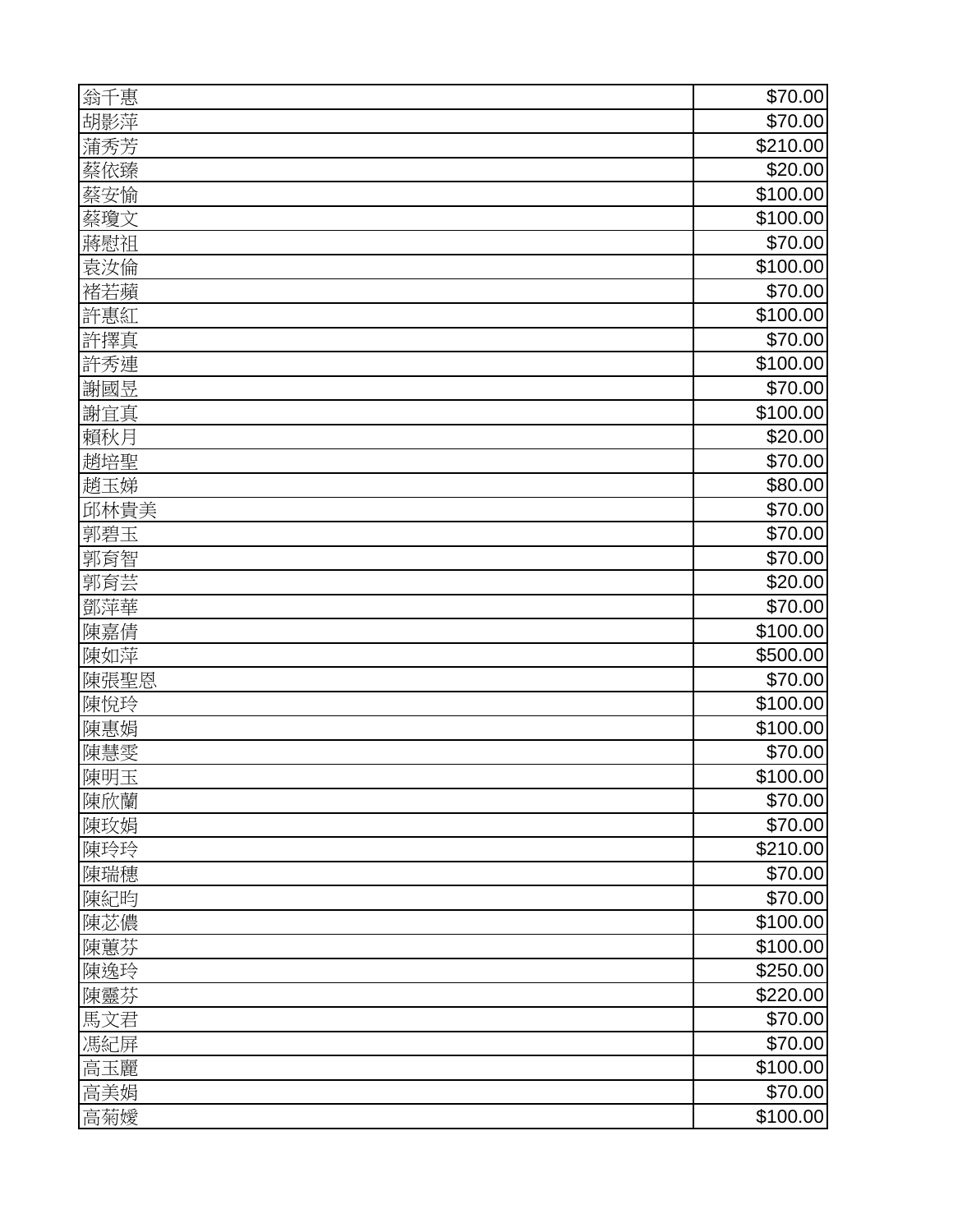| 高賴滿美                                                                 | \$100.00   |
|----------------------------------------------------------------------|------------|
| 麥倚菁                                                                  | \$70.00    |
| 黃世珍                                                                  | \$100.00   |
| 黃悅如                                                                  | \$70.00    |
| 黃淑敏                                                                  | \$70.00    |
| 黃錦雲                                                                  | \$100.00   |
| 黃麗真                                                                  | \$70.00    |
| 北加州--DVD 義賣及捐款<br>Before 9/18/2013                                   |            |
| Name                                                                 | Amount     |
| Amy                                                                  | \$50.00    |
| An Ku                                                                | \$50.00    |
| <b>Bella Chang</b>                                                   | \$100.00   |
| Bor-Rong Shih                                                        | \$100.00   |
| Candy Chen                                                           | \$50.00    |
| <b>Chang Enterprise LLC</b>                                          | \$500.00   |
| Cynthia Su                                                           | \$200.00   |
| David Chyan & Janet Chyan                                            | \$2,000.00 |
| Don Hui                                                              | \$100.00   |
| <b>Elaine Trang</b>                                                  | \$50.00    |
| <b>En-Yong Foundation</b>                                            | \$2,000.00 |
| FASCA - Sophie Chen                                                  | \$50.00    |
| Fu                                                                   | \$50.00    |
| Grandma's Place LLC 劉琇華                                              | \$50.00    |
| Green Earth Charitable Organization (Chiu-Chu Liu Liang)<br>(Stocks) | \$2,992.50 |
| <b>Hamilton Lee</b>                                                  | \$200.00   |
| Helen Shyu & Joe Chu Charitable Foundation                           | \$3,000.00 |
| Hsien-No Lin                                                         | \$50.00    |
| Hwa-Rung Chen                                                        | \$1,000.00 |
| Isabel Chiu & CO,LLP                                                 | \$1,000.00 |
| <b>Jack H Yuan</b>                                                   | \$1,000.00 |
| James C. Sha                                                         | \$1,000.00 |
| James R Pepe                                                         | \$100.00]  |
| Jenny Shuchen Gau                                                    | \$100.00]  |
| Jenny Tan                                                            | \$500.00   |
| Jing-Pyng Jeng                                                       | \$50.00    |
| Jo An Sun                                                            | \$2,000.00 |
| Judy Tsai                                                            | \$100.00   |
| Keiko Saito 黃瑞齡                                                      | \$500.00   |
| Kyoto                                                                | \$50.00    |
| Lily Liu                                                             | \$300.00   |
| Linlee Family Fundation 林桂香                                          | \$2,000.00 |
| Lisa Wang                                                            | \$300.00   |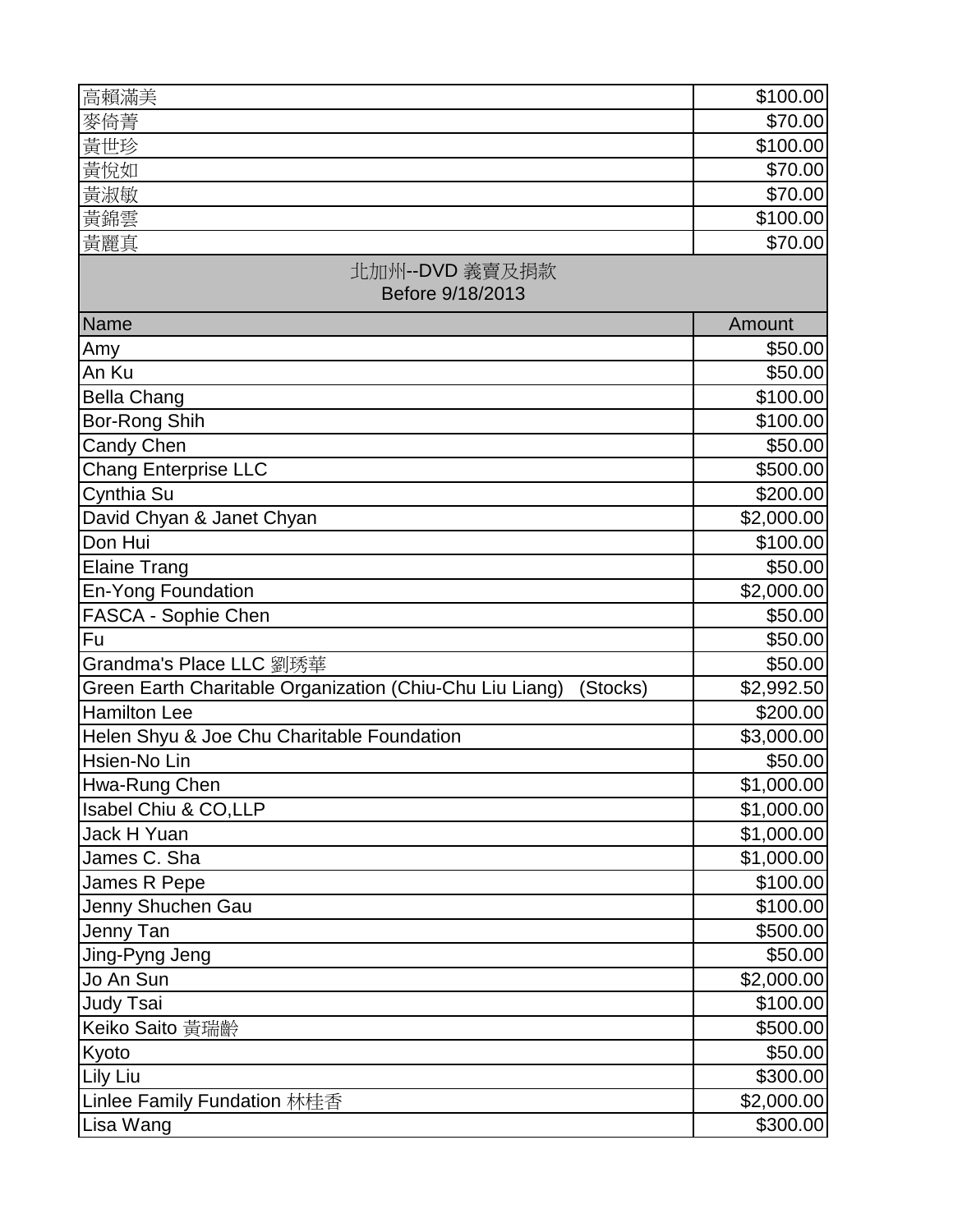| <b>Loching Keng</b>                                                                            | \$200.00    |
|------------------------------------------------------------------------------------------------|-------------|
| May Wu                                                                                         | \$160.00    |
| Meil Lan Chan                                                                                  | \$50.00     |
| Michael Chiou & Pamela Ju of the Chiou Family Fund                                             | \$1,000.00  |
| Michael Chiou from Morgan Stanlry                                                              | \$1,000.00  |
| Michael E Palmer                                                                               | \$50.00     |
| Nan-Sheng Lin                                                                                  | \$1,000.00  |
| R Zai                                                                                          | \$200.00    |
| Rose Marie Twu                                                                                 | \$10,000.00 |
| Shao-Hung Gerry Liu & Tai-Hua Liu                                                              | \$2,000.00  |
| <b>Showching Chen</b>                                                                          | \$50.00     |
| Silicon Valley community foundation- Mr. & Mrs. Patrick Lo                                     | \$3,000.00  |
| Su-Fen Wu 葉淑芬                                                                                  | \$100.00    |
| Su-Miao Chen                                                                                   | \$120.00    |
| Taiwanese American Presbyterian Church of San Jose                                             | \$8,228.00  |
| Ta-Lin Hsu & Joyce Hsu                                                                         | \$5,000.00  |
| <b>Teresa Lin</b>                                                                              | \$220.00    |
| The Chyan Family Agape Fund- Mr. & Mrs. David Chyan                                            | \$10,000.00 |
| Tsung-Jen Chou                                                                                 | \$50.00     |
| Yeh Jen Fu                                                                                     | \$50.00     |
| Zhen Ping Luo                                                                                  | \$50.00     |
| 原聲之友們                                                                                          | \$14,700.00 |
| 呂玉貞                                                                                            | \$100.00    |
| 基督五家                                                                                           | \$500.00    |
| 朱感生                                                                                            | \$500.00    |
| 李立雯                                                                                            | \$50.00     |
| 林怡嫻                                                                                            | \$100.00    |
| 莫小真                                                                                            | \$70.69     |
| 無名氏                                                                                            | \$100.00    |
| 陳皓爾                                                                                            | \$100.00    |
| 黃楓華                                                                                            | \$60.00     |
| 7/6 Donation<br>感謝7/6活動當天在捐款箱收到之所有現金及支票,無法在此一一列舉捐款<br>人姓名,僅以總數表示,敬請見諒。若您需要捐款證明請與慧智文教基金<br>會聯繫。 | \$1,280.00  |
| 7/6 DVD義賣<br>活動當天購買DVD人數眾多,無法在此一一列舉購買者姓名,僅以收得款<br>項總數表示,敬請見諒。若您需要捐款證明請與慧智文教基金會聯。               | \$13,950.00 |
| 7/7 DVD義賣<br>當日企業贊助茶會中購買DVD人數眾多,無法在此一一列舉購買者姓名,<br>僅以收得款項總數表示,敬請見諒。若您需要捐款證明請與慧智文教基金<br>會聯繫。     | \$2,870.00  |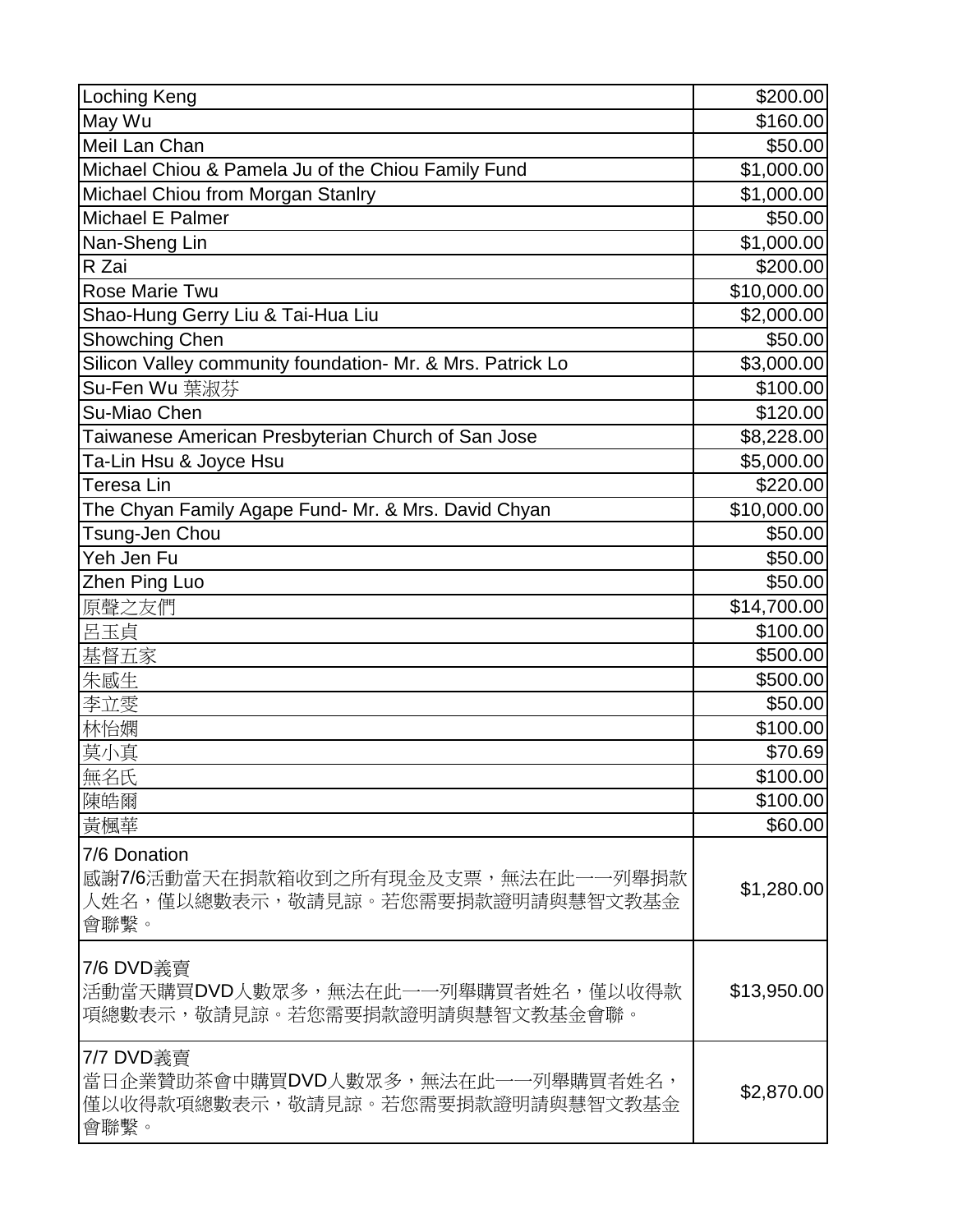| 感謝洛杉磯台灣書院志工團熱烈支持<br>南加州--DVD 義賣及捐款<br>Before 9/18/2013 |             |
|--------------------------------------------------------|-------------|
| Name                                                   | Amount      |
| Ale & Annie Yanig                                      | \$100.00    |
| Alfred C. Foung                                        | \$100.00    |
| <b>Alfred Foung</b>                                    | \$50.00     |
| American Continental Bank                              | \$1,000.00  |
| Amy Fang                                               | \$200.00    |
| Apex                                                   | \$1,000.00  |
| Asia Pacific Capital Co.                               | \$200.00    |
| <b>Bee Hsu</b>                                         | \$1,000.00  |
| <b>Betty Chu</b>                                       | \$100.00    |
| <b>Brandon Chen</b>                                    | \$100.00    |
| C & L Accountancy Corp                                 | \$100.00    |
| C.F. Brothers                                          | \$200.00    |
| <b>Carl Chang</b>                                      | \$100.00    |
| <b>Caroline Lee</b>                                    | \$200.00    |
| Catherine Y. Young                                     | \$100.00    |
| Charlie H. Chen                                        | \$200.00    |
| <b>Chharlie Wang</b>                                   | \$100.00    |
| Chien Ego Wag Hsiao                                    | \$100.00    |
| Chien-Hung Chen                                        | \$100.00    |
| Chuiyung Lin                                           | \$50.00     |
| David Kuo                                              | \$200.00    |
| David Wu                                               | \$50.00     |
| Diamond Lane Associates Corp                           | \$1,000.00  |
| Donna Hsu                                              | \$100.00    |
| <b>DVD</b>                                             | \$600.00    |
| Edward Lai M.D.                                        | \$200.00]   |
| Edward Lee, CPA                                        | \$100.00]   |
| <b>Edward Pun</b>                                      | \$100.00    |
| <b>Forest Lawn</b>                                     | \$10,000.00 |
| <b>GM Ontario Investment</b>                           | \$1,000.00  |
| Grace Wuh & Jeanne Meng                                | \$200.00]   |
| Han-Pin Kan                                            | \$500.00    |
| <b>Hsien Ann Meng Chu</b>                              | \$100.00]   |
| Hsing Hua Chuang aka Hank Chuang                       | \$300.00    |
| <b>Hsinyi Claire Chen</b>                              | \$200.00    |
| Huei-Pin Yang                                          | \$50.00     |
| Huei-Ping Yang                                         | \$500.00    |
| Hui Hsin Yeh                                           | \$200.00]   |
| HYU Yuan Chen                                          | \$300.00    |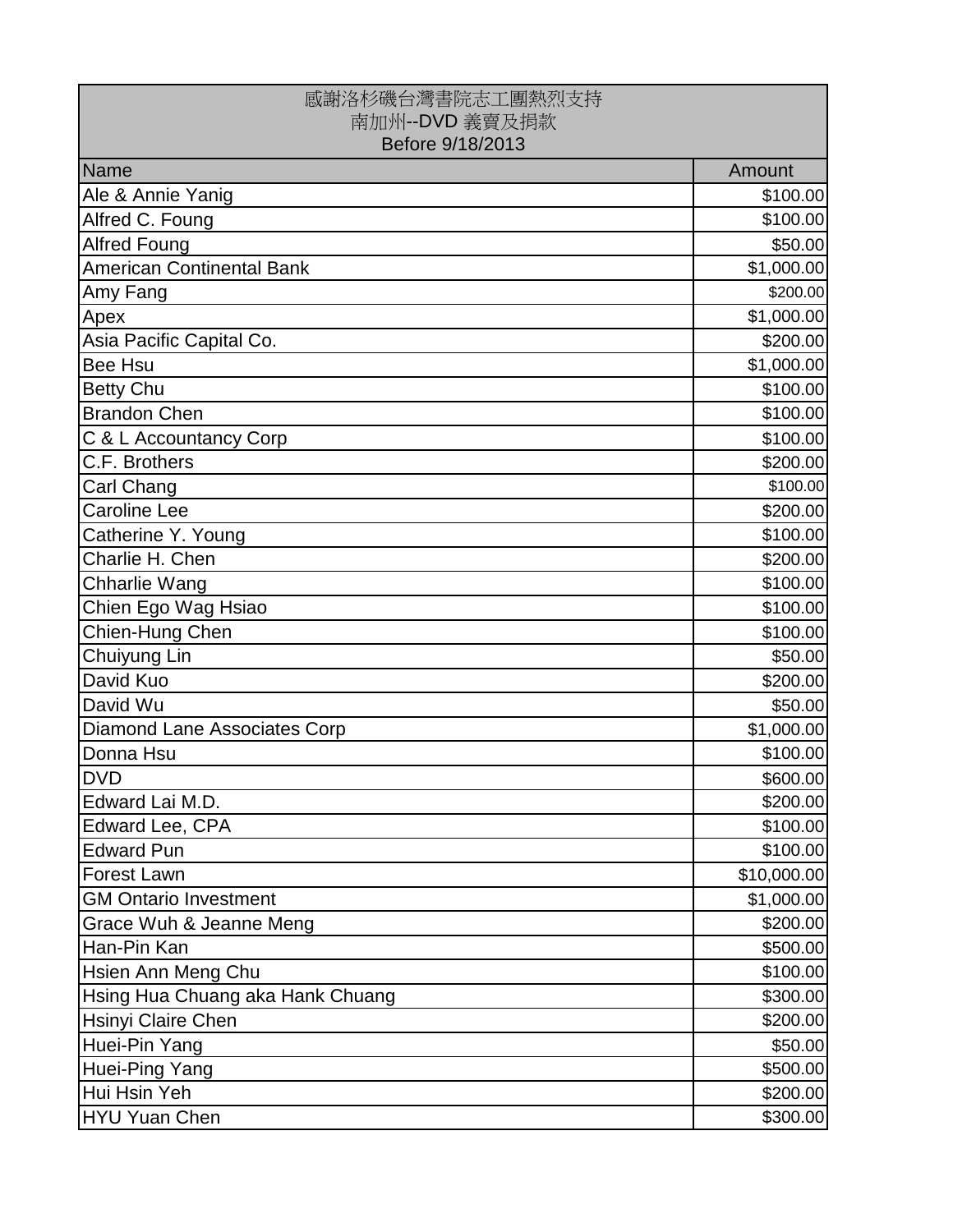| Jack W. Meng                      | \$50.00    |
|-----------------------------------|------------|
| <b>James Chou</b>                 | \$10.00    |
| James K Wang                      | \$100.00   |
| Jannine Lee                       | \$100.00   |
| Janny Chen (Jessica Chou)         | \$100.00   |
| Jasica Chou                       | \$100.00   |
| Jean Reiss                        | \$100.00   |
| Jean Yu                           | \$50.00    |
| Jeff Yu                           | \$100.00   |
| Jen Sao Huang                     | \$150.00   |
| Jen-Jen Hwang-Shum                | \$50.00    |
| Jennifer Hwang                    | \$100.00   |
| Jenny Chien-Chin Cheng            | \$70.00    |
| Jia Peir Wang                     | \$100.00   |
| Jin Jin                           | \$300.00   |
| John Tsai, CPA                    | \$200.00   |
| Jou Ins.                          | \$200.00   |
| Ju Ju Liu                         | \$20.00    |
| Judge Rolf & Scarlet Treu         | \$100.00   |
| Jun Ting Chen                     | \$100.00   |
| <b>Kung Hua Sung</b>              | \$50.00    |
| <b>LAPC Music Foundation</b>      | \$100.00   |
| Lee Li-De Su                      | \$500.00   |
| Lilian Liu (Vivian Brown)         | \$25.00    |
| <b>Lily Birmingham</b>            | \$50.00    |
| Lily W. Young                     | \$20.00    |
| Ling Chen                         | \$100.00   |
| Lisa Liang                        | \$100.00   |
| Margaret Ho                       | \$100.00   |
| Margaret Hsu                      | \$500.00   |
| Mass Development Inc.             | \$300.00   |
| May Lin Tan                       | \$700.00   |
| Mei Yu Lee                        | \$100.00   |
| Meng/Grace (Grace Wuh)            | \$200.00   |
| Michael Chen                      | \$100.00   |
| Michael Huang                     | \$180.00   |
| Mike Jinn                         | \$100.00   |
| natasha Wang                      | \$100.00   |
| Palos Verdes Chinese Culture Assn | \$1,000.00 |
| Patricia Schluper                 | \$50.00    |
| Raymond Chao Accountancy          | \$125.00   |
| <b>Richard Hu</b>                 | \$100.00   |
| S. C. Lee                         | \$50.00    |